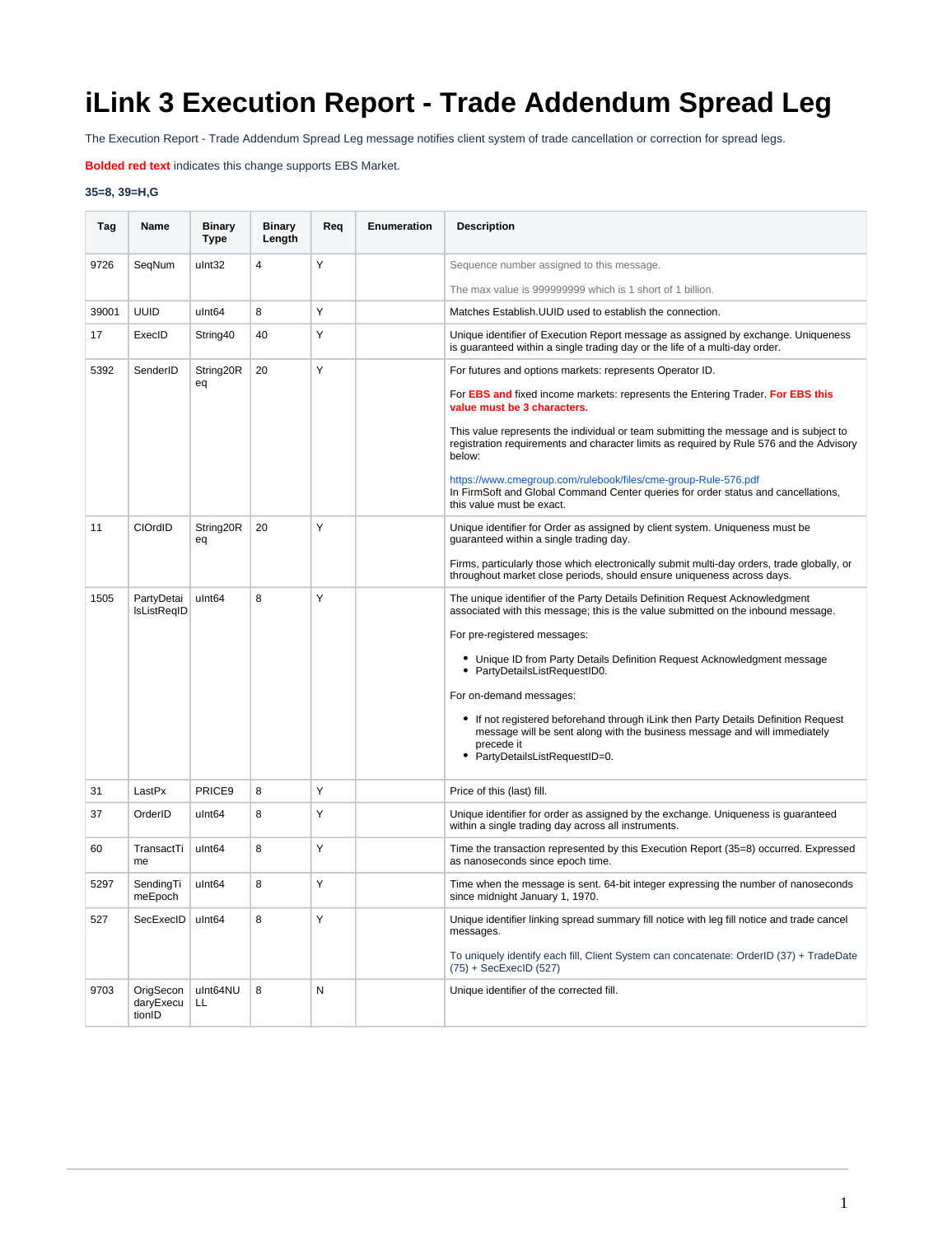| 9537 | Location                     | String5Req 5        |                | Y |                                                                                    | ISO identifier of the physical location of the individual or team head trader identified by<br>the tag 5392 (SenderID) in the message.                                                                                                                                                                                                                                                                                              |
|------|------------------------------|---------------------|----------------|---|------------------------------------------------------------------------------------|-------------------------------------------------------------------------------------------------------------------------------------------------------------------------------------------------------------------------------------------------------------------------------------------------------------------------------------------------------------------------------------------------------------------------------------|
|      |                              |                     |                |   |                                                                                    | The first two bytes as per ISO 3166-1, identify the country (e.g., JP = Japan, CN =<br>China).                                                                                                                                                                                                                                                                                                                                      |
|      |                              |                     |                |   |                                                                                    | The next three bytes indicate a comma-delimited state or province code (e.g., $CA =$<br>California, QC = Quebec).                                                                                                                                                                                                                                                                                                                   |
|      |                              |                     |                |   |                                                                                    | For valid values, refer to ftp.cmegroup.com/fix/coo.                                                                                                                                                                                                                                                                                                                                                                                |
|      |                              |                     |                |   |                                                                                    | Market Regulation requires only the submission of the two first characters of tag<br>9537-Location for all countries with the exception of Canada. For Canada, the 5<br>bytes including the province code must be submitted.                                                                                                                                                                                                        |
|      |                              |                     |                |   |                                                                                    | Note: this field is optional for EBS Market and eFIX Matching Service instruments.                                                                                                                                                                                                                                                                                                                                                  |
| 48   | SecurityID                   | Int32               | $\overline{4}$ | Y |                                                                                    | Security ID as defined in the market data Security Definition message.                                                                                                                                                                                                                                                                                                                                                              |
| 32   | LastQty                      | ulnt32              | $\overline{4}$ | Y |                                                                                    | Quantity bought/sold on this (last) fill.                                                                                                                                                                                                                                                                                                                                                                                           |
| 1506 | SideTrade<br>ID              | ulnt32              | $\overline{4}$ | Υ |                                                                                    | The unique ID assigned to the trade once it is received or matched by the exchange.                                                                                                                                                                                                                                                                                                                                                 |
| 1507 | OrigSideT<br>radeID          | ulnt32NU<br>LL      | $\overline{4}$ | Ν |                                                                                    | Refers to the unique ID assigned to the corrected trade.                                                                                                                                                                                                                                                                                                                                                                            |
| 75   | TradeDate                    | LocalMkt<br>Date    | $\overline{2}$ | Υ |                                                                                    | Indicates date of trading day (expressed in local time at place of trade).                                                                                                                                                                                                                                                                                                                                                          |
|      |                              |                     |                |   |                                                                                    | Sent in number of days since Unix epoch.                                                                                                                                                                                                                                                                                                                                                                                            |
| 39   | OrdStatus                    | OrdStatus<br>TrdCxl | $\mathbf{1}$   | Y | • OrdStatus<br>$=$ H (Trade<br>Cancel)<br>OrdStatus<br>$=$ G (Trade<br>Correction) | Identifies status of order as trade cancellation or correction.                                                                                                                                                                                                                                                                                                                                                                     |
| 150  | ExecType                     | ExecTypT<br>rdCxl   | $\mathbf{1}$   | Y | ExecType<br>$=$ H (Trade<br>Cancel)<br>• ExecType<br>$=G$ (Trade<br>Correction)    | Describes the specific Execution Report as trade cancellation or correction.                                                                                                                                                                                                                                                                                                                                                        |
| 1028 | ManualOr<br>derIndicat<br>or | ManualOr<br>dIndReq | $\mathbf{1}$   | Y | 0=Automat<br>ed<br>1=Manual                                                        | Indicates if the message was initially received manually.<br>'0' indicates the message was generated by automated trading logic.<br>iLink messages containing a value other than '0' or '1' in this tag will be rejected.<br>This tag is subject to Rule 536.B.2 Electronic Audit Trail Requirements for Electronic<br>Order Routing/Front-End Systems.<br>https://www.cmegroup.com/rulebook/files/cme-group-Rule-536-B-Tag1028.pdf |
| 9765 | PossRetra<br>nsFlag          | BooleanFl<br>ag     | $\mathbf{1}$   | Υ | 0=False<br>1=True                                                                  | Flags message as possible retransmission or duplicate<br>Indicates if message is an original transmission or duplicate in response to<br>Retransmission Request or possible duplicate<br>Used when original messages are interleaved with Retransmission responses<br>Possible duplicate means the same message may have been sent again with different<br>sequence number                                                          |
| 54   | Side                         | SideReq             | $\mathbf{1}$   | Υ | Side=1<br>(Buy)<br>$Side = 2$<br>(Sell)                                            | Side of Trade Addendum Spread Leg.                                                                                                                                                                                                                                                                                                                                                                                                  |
| 64   | SettlDate                    | LocalMkt<br>Date    | $\overline{2}$ | Ν |                                                                                    | Specific date of trade settlement for the Spot leg                                                                                                                                                                                                                                                                                                                                                                                  |
| 1056 | Calculated<br>CcyLastQty     | Decimal6<br>4NULL   | 9              | Ν |                                                                                    | Total amount traded (in notional) in counter currency for the Spot leg                                                                                                                                                                                                                                                                                                                                                              |
| 381  | GrossTrad<br>eAmt            | Decimal6<br>4NULL   | 9              | Ν |                                                                                    | Total amount traded (in notional) in base currency for the Spot leg                                                                                                                                                                                                                                                                                                                                                                 |